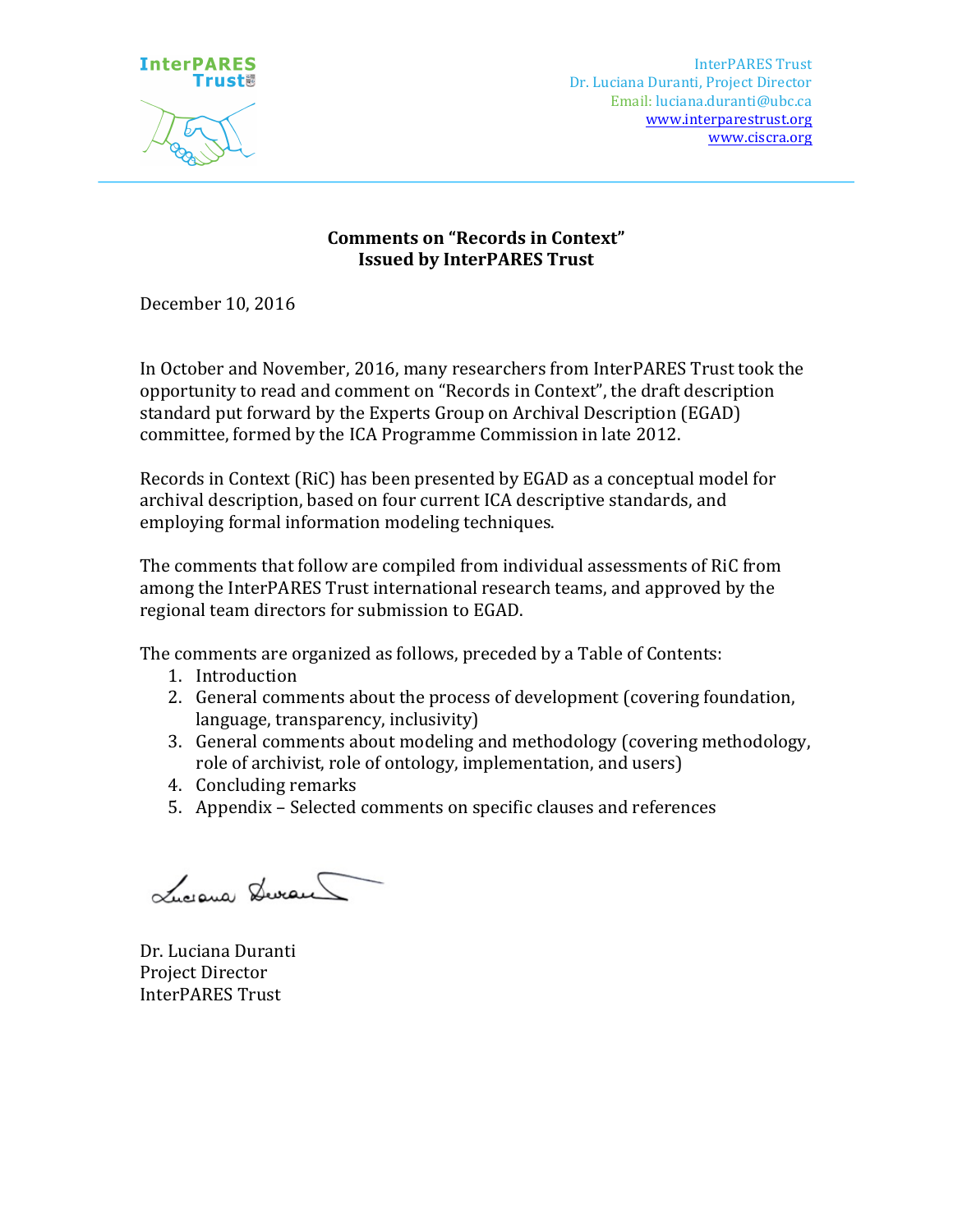# **Table of Contents**

| 1. Introduction                                                  | 3              |
|------------------------------------------------------------------|----------------|
| 2. General comments about the process of development of the      |                |
| model/standard                                                   | 3              |
| 2.1 Use of other standards                                       | 3              |
| 2.2 Inclusivity and transparency of process                      | 3              |
| 2.3 Translation                                                  | 4              |
| 2.4 Model or standard?                                           | $\overline{4}$ |
| 3. General comments about modeling and methodology               | 4              |
| 3.1 Methodology                                                  | 4              |
| 3.2 Role of archivist as an entity                               | 5              |
| 3.3 The role of an ontology and development of RiC-O             | 5              |
| 3.4 Comments about implementation of the model                   | 6              |
| 3.5 Comments about users of the model                            | 7              |
| 4. Concluding remarks                                            | 7              |
| 5. Appendix: Selected comments on specific clauses or references | 9              |
| 5.1 Properties                                                   | 9              |
| 5.2 Gender                                                       | 12             |
| 5.3 Use of present versus past tense:                            | 13             |
| 5.4 Use of controlled vocabulary in describing properties:       | 14             |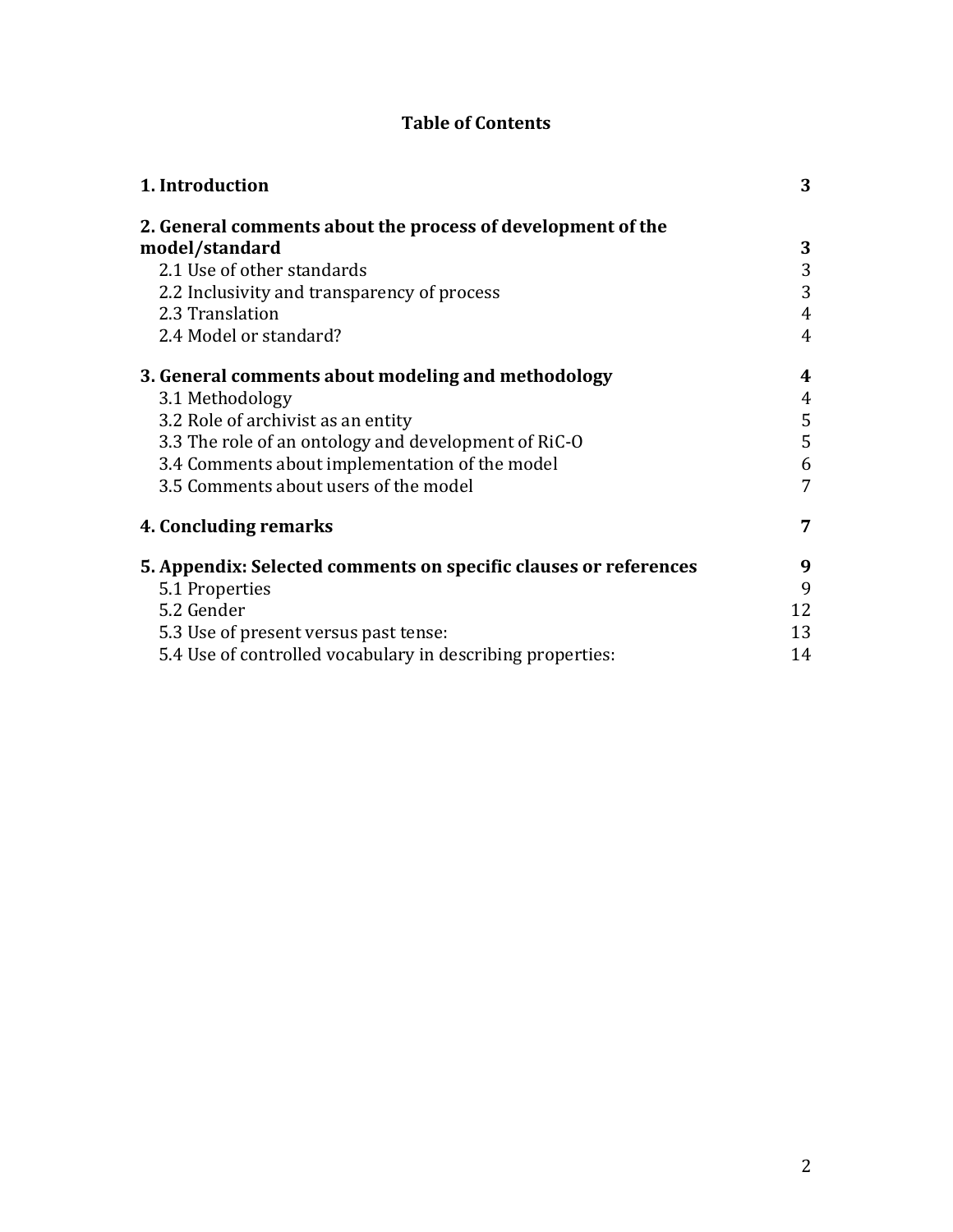# **1. Introduction**

We would like to begin by recognizing the enormous amount of work done to date, and thanking EGAD and the ICA for undertaking this difficult and important task. We offer these comments in a spirit of constructive collaboration.

To begin, we believe that the work on Records in Context (RiC) was not communicated sufficiently with the archival community during its earlier phases of development. In consequence, the first contact with the standard for most archivists is with a mature draft, developed by EGAD over the course of two years. Timely and more frequent presentations to the broader archival community would have facilitated development to this point and it is hoped that further consultation will help the process of continued development that is initiated by publishing this draft of the standard. Furthermore, it is difficult to deliver comprehensive comments within three months on a substantially complete product. Nor is it encouraging to ask for comments on something that is nearly complete  $-$  this is akin to building a house and then asking what should be changed.

#### **2. General comments about the process of development of the model/standard**

#### **2.1 Use of other standards**

RiC-CM is presented as having incorporated the four existing ICA description standards, ISAD(G), ISAAR(CPF), ISDF, and ISDIAH. However, this initiative started with no analysis of both the actual level of application of the ICA standards in different countries and their major criticalities. This is a crucial factor in a decision whether to integrate a particular standard in the new model, and how it should be integrated. For example, ISDIAH is nearly unknown in the world. Therefore, it would be advisable to evaluate the meaning of such a fact in the development of a new model or standard. Similarly, the other three standards are not widely adopted in many countries—why are they not? Is this indicative of the use of ICA standards in general? Or is it due to the presence and adoption of some national standard? Or is it a generic difficulty in adopting a standard model? Is there something that can be tweaked in the ICA standards to support their adoption? If so, what would that be? RiC-CM does not consider any of these preliminary questions, as it takes for granted (to its detriment) that the model must build on the four existing standards.

#### **2.2 Inclusivity and transparency of process**

RIC-CM has been developed without significant input from Africa and Asia (there is no Asian representative, and a single member from Ivory Coast representing the whole of Africa). Also, there is an evident imbalance in the presence of the different countries: there are many representatives from Europe, and some countries are represented by more than one participant. For example, there are two representatives from Italy, two from the United Kingdom, two from Australia, two from Spain, and two from the USA. As a result, there are 20 members representing 13 countries. Do the countries represented by two members have two votes when decisions are made?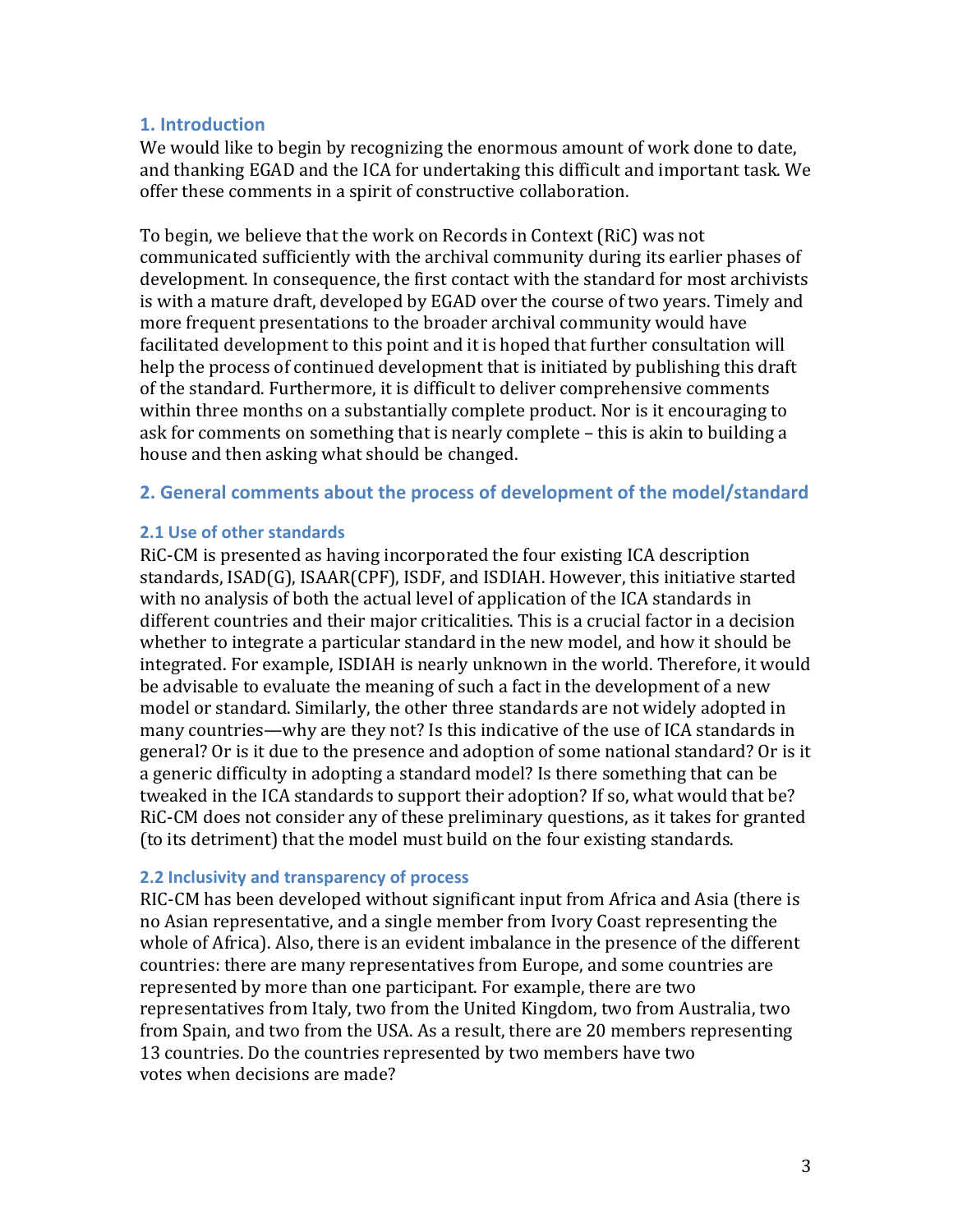The criteria for selecting the different members of EGAD have not been published and are not clear. Neither is it clear why representatives from different continents have not been involved on an equal base. The development process of RiC-CM appears, therefore, to be objectively neither transparent nor fair. This poses a major challenge for RiC-CM to be recognized as a standard, since it lacks some fundamental features of any standardization process.

#### **2.3 Translation**

In RiC-CM it is stated that "once the model is stable, it will be translated into French and other languages." We understand that French has been mentioned explicitly because French and English are the working languages adopted by ICA, so this is a default statement. However, RiC-CM aims at becoming a professional standard that should be adopted worldwide, so the focus on French appears neither necessary nor adequate. The language most spoken in the world is Mandarin (more than 900 million people, about  $14\%$  of the world population); the second language is Spanish (about 400 million people, nearly  $6\%$  of the world population). Then English, Hindi, Arabic, Portuguese, Bengali, Russian, Japanese, and Punjabi follow. French is not in the list of the first ten languages, it comes after German and Korean—the number of French native speakers is about  $1\%$  of the world population. Figures are not precise, but their meaning is very clear.

#### **2.4 Model or standard?**

There seems to be some confusion as to whether this is a conceptual model or a standard for archival description. The long story on the value of records at the beginning of the text is nice, but maybe too long. The role of standards like this is not to convince people how records are valuable, but how to present these values through archival description. In a similar vein, context is important, but the part of the standard dealing with contextual entities may be over stressed. This part of the specification could be made more succinct, as has been done with 'record' entities (record, record set, record component).

# **3. General comments about modeling and methodology**

# **3.1 Methodology**

In general, the development of any project, product or service should be carried out according to the well-known Deming cycle (PDCA, i.e., Plan, Do, Check, Act). Given the ISO records management standards (30300/30301 and hence in principle 15489) adopt the Deming PDCA approach it is extremely disappointing that the approach has not been adopted here. The initiative carried out by EGAD presents a serious methodological issue, since there has been no Check action before proceeding with the Act phase. The result is that EGAD risks reconciling, integrating, and building on concepts and models that themselves have critical issues, or that are not used. As a consequence, RiC-CM may perhaps look new, but it will embed the same old problems associated to the standards assumed as its basis.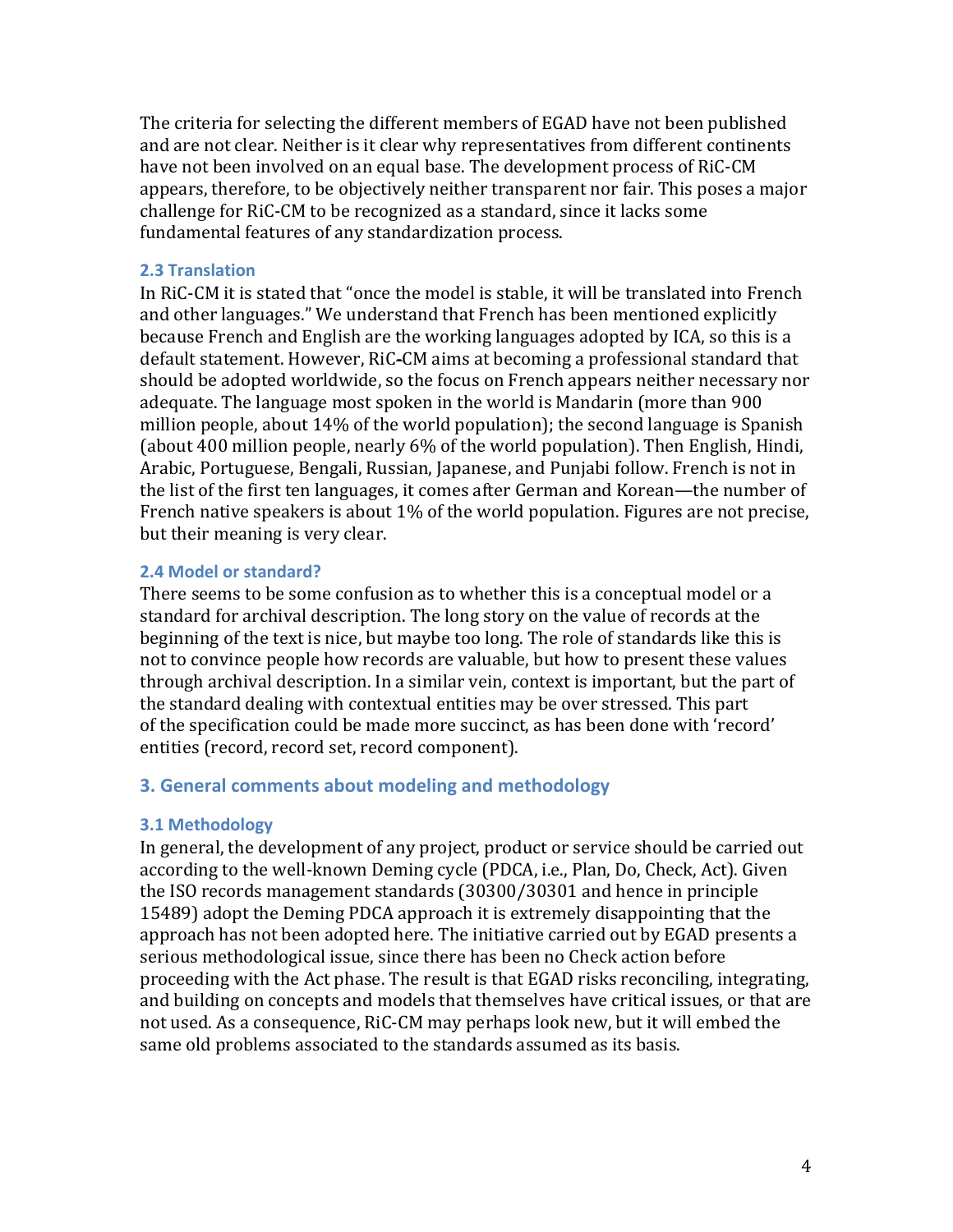#### **3.2 Role of archivist as an entity**

RiC-CM does not consider 'archivist' as a *core descriptive entity*, whereas 'archivist' is THE descriptive entity by definition, that is, the entity/subject who describes the object under analysis. In archival description, statements about entities, properties, and relationships are assertions made by archivists, and all such statements should be represented as assertions made by named individuals in specified contexts, not as autonomous or context-free facts.

This is not a problem related to the draft status of the document, that is, related to the fact that EGAD did not have the time to analyze this specific dimension—the document explicitly says that EGAD will work on this aspect as a next step. This is a methodological problem. In fact, RiC-CM appears totally unaware of the international debate – raised by postmodernist voices and then discussed by the broader community - on the role of archivists as mediators, and on the value of their professional action, supporting and guaranteeing the authenticity of records on the one side, shaping the cultural memory hence the identity of communities on the other side. In other words, it seems impossible to define a model of descriptive elements if a model of the archivist's role is not defined. Instead, EGAD considers this as an action that can be postponed.

It bears stating also that description is not always the work of archivists. Increasingly, in interactive online environments users are asked to contribute and descriptions need to accommodate multiple perspectives. When two or more users (or indeed two or more archivists) examine the same entity, they are likely to view it in different ways and see different relationships between it and other entities. But there appears to be nothing in the standard that would support representation of different and possibly conflicting viewpoints; indeed, EGAD does not reflect the movement toward user participation. Nor does it allow for describing situations of uncertainty; in practice, describers cannot always identify entities, relationships, etc. with total certainty. It is important that the standard takes account of this. These issues need to be addressed from the beginning and cannot be satisfactorily added at a later stage.

#### **3.3** The role of an ontology and development of RiC-O

We believe that the foundations of the conceptual model are seriously flawed due to the fact that the members of EGAD chose to jump to developing a conceptual model, without first developing an ontology or referencing some preexisting upper level ontology, that is, an explicit formal representation of a domain and the relationships within it (e.g., Bunge or Searle (or both); see, Lemieux, Victoria L. "Toward a 'Third Order' Archival Interface: Research Notes on Some Theoretical and Practical Implications of Visual Explorations in the Canadian Context of Financial Electronic Records." Archivaria 78 (2014)). This type of ontology is a necessary precondition to a clearly specified conceptual model with ontology as a technical artefact – i.e., a representation in RDF OWL. Some further reference to the literature on knowledge representation theory, ontology theory, and semantic web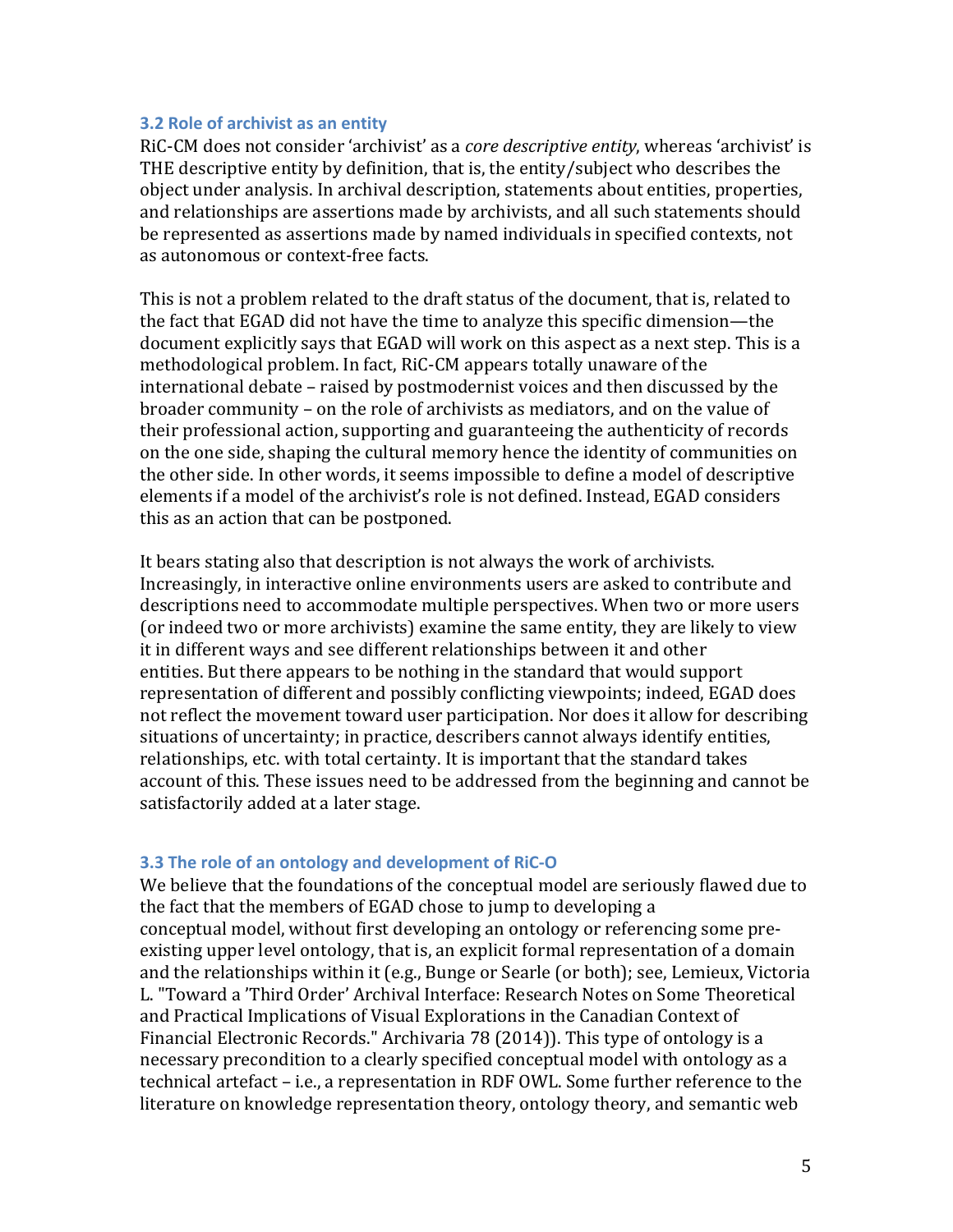would likely help clarify the authors' understanding and lead to greater clarity in their model.

As a result of having no upper level ontological anchor, it is not clear why certain things are first order ontological 'entities' and other things are mere 'properties' of entities. The authors also do not clearly differentiate between the record (or record sets) and what they represent (ie., functions, activities, etc) and what is represented about them (i.e, archival description). This surely must be a foundational distinction, as it is important not to muddle up the thing itself from our description of it, even while recognizing that on some level the description of the thing may so fundamentally alter the identity of the thing as to give rise to a new ontological thing. For a discussion on how this can be done see, Lemieux, Victoria, and Lior Limonad. "What 'good' looks like: understanding records ontologically in the context of the global financial crisis." Journal of Information Science 37.1 (2011): 2939.

We take issue with the suggestion that hierarchies need to be replaced with graphbased representations. Hierarchies, networks, and matrices are all types of graphs that can be expressed mathematically using the same formulation as follows:  $G=(V,E)$ , representing the fact that a graph comprises vertices (nodes) and edges (links), which may be visually represented as nodelink (network) diagrams, hierarchies (or trees), or matrices. In other words, hierarchies are already graphbased, which we can transform visually from hierarchies into networks, while preserving their underlying structural semantics as graphs.

Finally, we mention that the document does not mention explicitly other semantic models explicitly e.g., PROV-O, which is being used to represent provenance information in the research data community for example, even though it does mention the need to describe archival material in relation to other systems of description developed in libraries, museums, etc. We wonder if such an apparently 'isolationist' stance is good for the archival profession.

#### **3.4 Comments about implementation of the model**

We express a fundamental concern that the EGAD group is basing the conceptual model on technologies (graph databases) that are not well known or understood by the implementation communities that will rely on the standard. It has already been very difficult to implement the much better-understood relational database technologies (which have a very large developer pool) for existing standards. In short we are concerned that the group has not given much thought to how the standard could actually be implemented either as a descriptive or access technology, given the likely resources that are/will be available for that task.

To that end we believe that implementation of description, migration of existing data and formatting to finding aids should be suggested, prototyped and tested before the process ends.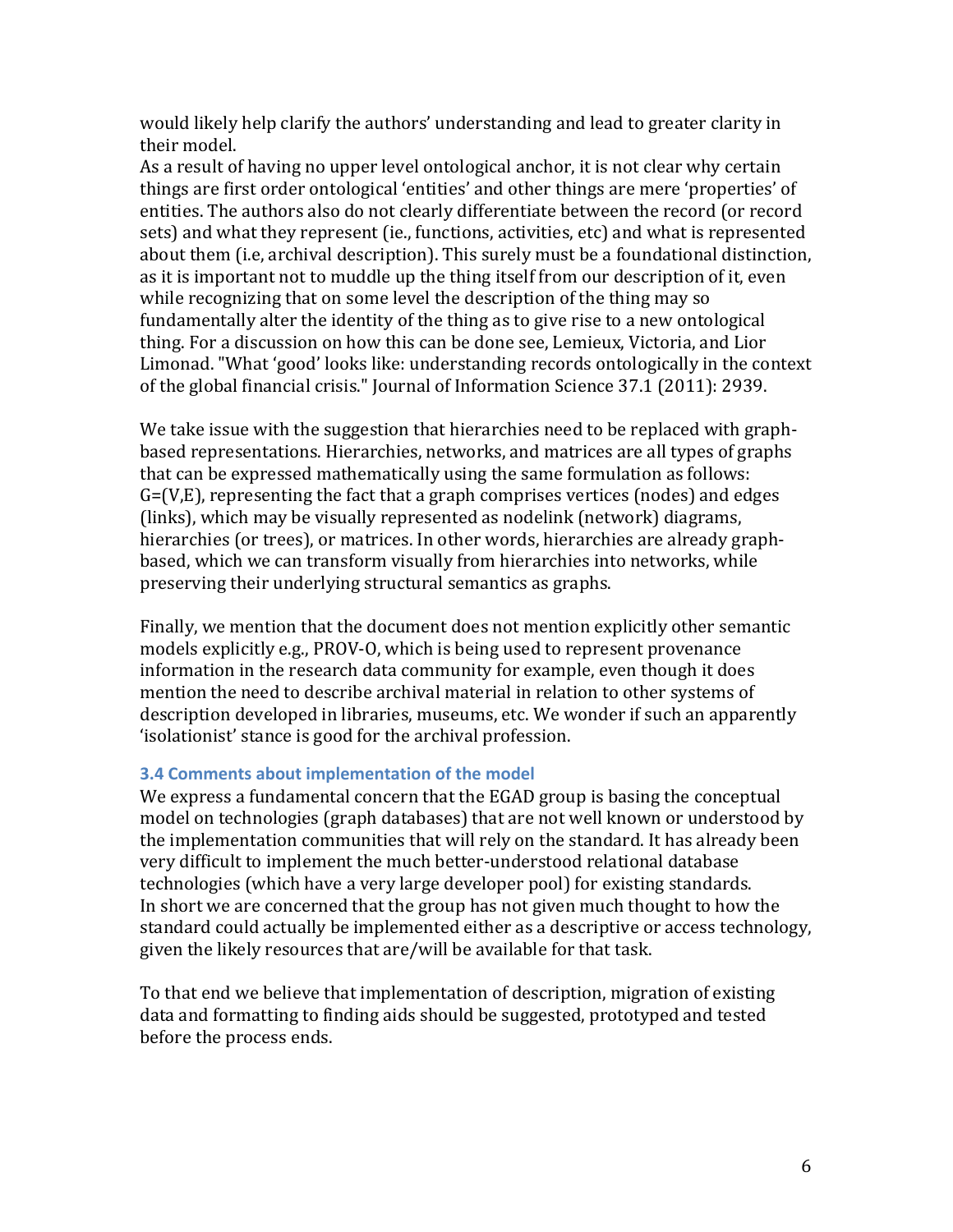#### **3.5 Comments about users of the model**

*"Finally, RiC is intended to be of interest to the research users of archives, in* particular to scholars interested in reusing archival records. Though RiC primarily *focuses* on description that is based on archival principles and responsibilities, it may be used to support scholarly descriptions of individual records or sets of records that *are based on other perspectives and requirements."* 

Except for the above lines (found on  $pp. 2-3$ ), users are not present at all in RiC-CM. Description serves two user groups: the archivists, as managers of the records, and patrons as consumers of the content of the records. To date, archivists have largely used one tool for both purposes (although the accessioning database is often an internal management tool not accessible to the public, but systems like AtoM integrate accession and descriptive systems).

The role of users has increasingly been a subject of investigation in the scientific literature of these past years. New technologies offer new and unimagined possibilities of interaction with finding aids, suggesting the need to reconsider and redefine the role of finding aids on the one side, and the role of users on the other side. Users must be a primary consideration of any project dealing with description. This focus on users should be preliminary to any definition of description elements. Without a thorough analysis and understanding of the targeted audience  $-$  that is, the nature and characteristics of the audience - the model would be, inevitably, inaccurate, if not completely wrong.

Also, it must be noted that the focus on users' roles is one of the major issues in the scientific literature of these past years, so one would expect that - if not for technical reasons – EGAD would consider this dimension to show awareness of the scientific literature and to produce an up-to-date document. This is not something that can be postponed. It should be embedded in the model as a preliminary and foundational step. As an example in this respect, the IFLA FRBR LRM (Library Reference Model) devotes a whole section to users (Chapter 3: Users and User Tasks), where user tasks are clearly identified (Find, Identify, Select, Obtain, Explore). We are not suggesting here that EGAD adopt this same categorization. We merely highlight that this is the approach that should be adopted  $-$  to identify users and their roles *before* modeling classes, properties, relations and such.

# **4. Concluding remarks**

In short, we find that RiC-CM is weak as a model, in that it neither defines the structures it uses (entity, property, relation) nor provides a rationale for their use. A conceptual model should identify and define the fundamental *bricks* used to build the model. If the difference between an entity and a property is not relevant, introducing and using such *bricks* is not only useless but also misleading. One may wonder why not use a single category, say, Information Element.

Ultimately, the document fails to adequately address a model for discovery of archival resources, a model that accommodates multiple users and uses. See, for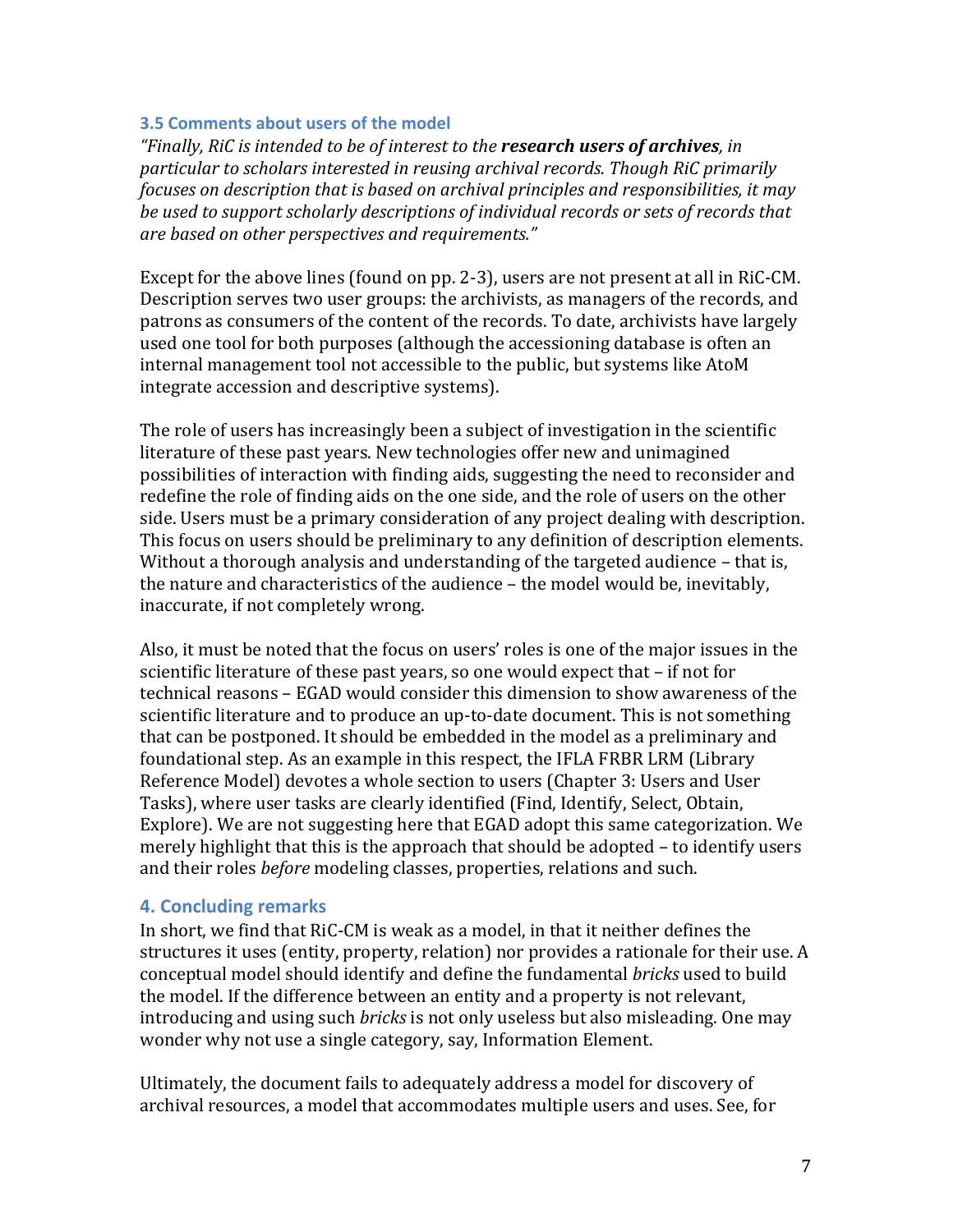example, Charles Ami Cutter's object and means for a bibliographic catalog. He states in abstract terms the purpose of the catalog (it's object [ive]s, a strategy for discovering books). Then he moves to tactics (means) to achieve those purposes. Although EGAD presents RiC as a conceptual model, and therefore technologyagnostic, RDF (which may be a very powerful and useful tool) is the environment that nurtures it. But, without a clear strategy – or tactics – as to how that tool should be used, it is of limited value. Perhaps EGAD has assumed these strategies were commonly accepted and understood by the professional community. However, that has not been our experience.

EGAD and ICA should re-start the development process on a new, transparent and fair basis, publishing the criteria for selecting the countries and their representatives, and making a public call for participation. From that point, much of the work done can be saved, but it has to be the outcome of a fair process, starting with a clean slate.

This is an opportunity for a radical change, and the adoption of a different attitude towards standards development. Standards should be the result of a transparent and inclusive process. The ICA could show the international community that there is a different approach, a different way of leading these processes. This may encourage the many people and groups who are unsatisfied with the status quo methods of designing what is supposed to be a professional standard to speak out, to participate. Some critical voices have already been raised. We are raising our voices too, and we will encourage professional associations and groups to ask for a fair and transparent process aimed at developing a new professional standard.

Thank you for this opportunity to comment. We hope that you find our comments helpful, and that they will be addressed.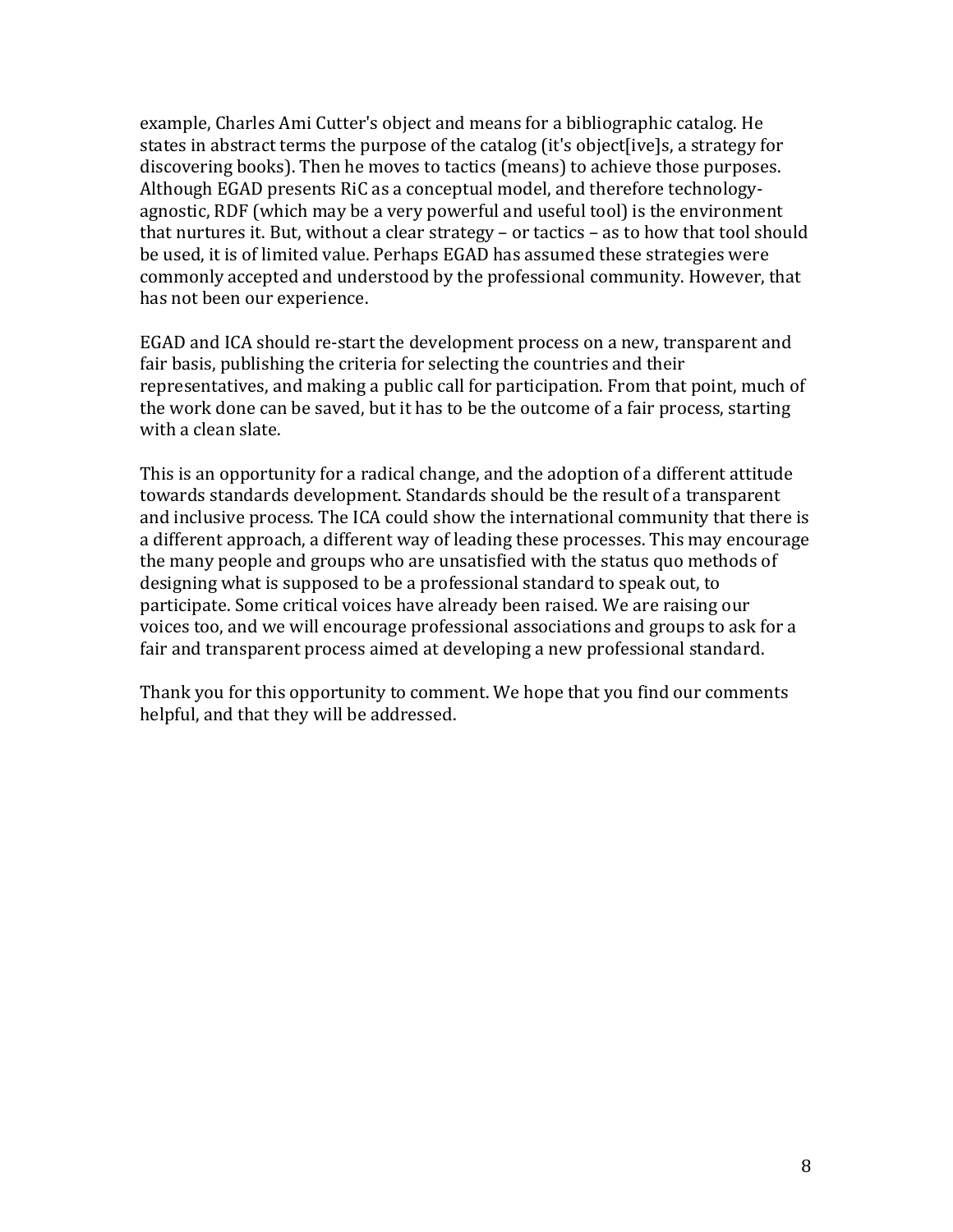#### **5. Appendix: Selected comments on specific clauses or references**

#### **5.1 Properties**

Page 11: "Description of the Records contained in a Record Set is further differentiated *into two categories: summary description of the contained Records (for example, a* date range for the span of time within which the contained Records were created), and the shared properties or relations the Records have that designate them as members of a Record Set (for example, all contained Records document the same Function, or all *share the same Documentary Form).* [...] The **summary properties** are not properties of the contained Records as such, but an overview of them, reduced to an abstract. The **shared properties** or relations recorded at the level of the Record Set, however, are legitimately properties or relations of each of the member Records of a Record Set."

1) Editorial note: here and elsewhere the document uses the term "property" in place of "value", which is a clear mistake. It is not the properties that are shared, it is their values. Properties are categories—they are shared by definition, if they can be applied to all individuals of a class.

2) The above distinction (summary properties and shared properties) is not completely consistent with the list of properties presented in the subsequent pages. In fact, section 3.4 lists the "Properties of Record Set" (page 26-28), section 3.5 (page 28-29) lists the "Properties Summarizing the Members of a Record Set", and section 3.6 (page 29-30) lists the "Properties Shared by All Member Records of a Record Set". It is not clear what the nature of the properties listed in 3.4 is. Such properties are: P22 Authenticity and Integrity Note, P23 Type, P24 Accrual Note, P25 Accrual Status, P26 Arrangement, P27 Classification, P28 History. Therefore, they seem to be by all means "properties summarizing the members of a record set", yet they are put in a different section—they are neither summary properties nor shared properties.

3) The above distinction is not very clear. Summary properties are presented as being an overview of all the Records included in the Record Set, whereas shared properties have the same value for both the Record Set and its Records. However, summary properties too may have the same value for both Records and Record Set—for example, P31 Scope and content is defined as a summary property of the Record Set. Nonetheless, its value may well be the same for all Records in the Record Set. This would be indeed a peculiar situation, but the general question is: why differentiate between shared and summary properties? why not just simply list the properties? RiC-CM does not say a word on the rationale for such distinction. Perhaps the intention for such a distinction is to identify those properties whose value is inherited by lower levels. In case, rather than considering a property as *summary* or *shared* per se, it is much more simple and useful to eliminate any distinction and create one single property  $-$  say, Px Shared  $-$  to identify those properties whose value holds for both the Record Set and its Records. This way, for example, P31 Scope and content would describe the scope and content of the Record Set. If its value is the same for all the Records in the Record Set, the boolean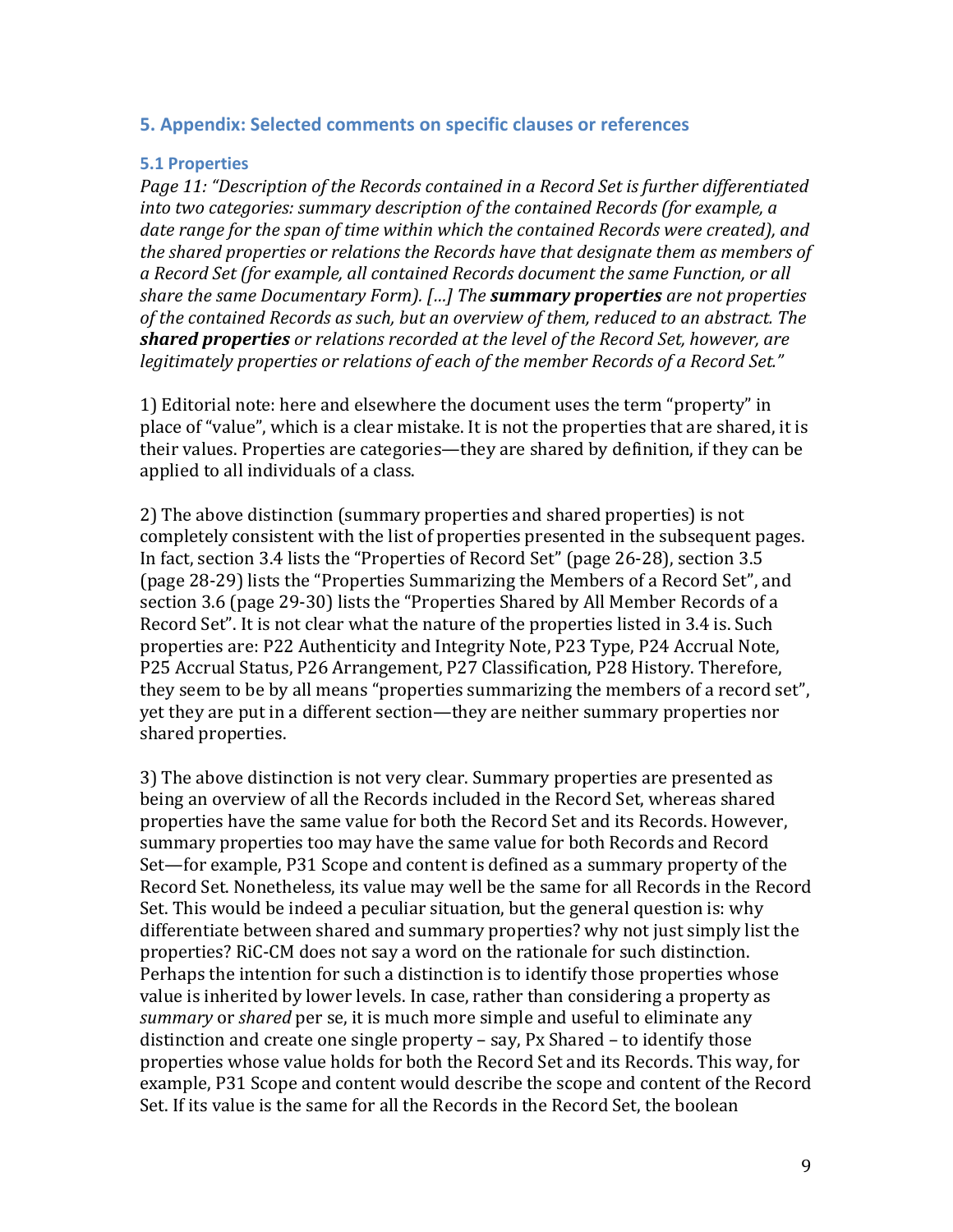property Px Shared may be set to Yes, so that we all would know that such value holds for all Records in the Record Set.

4) This distinction gives raise to a further issue as to the lack of summary properties for describing some aspects of the Record Set.

Page 31: "Additional Property Specific to Person and Person Assumed Identity". Person is the value of a property, not an entity. Therefore, the model establishes that certain properties apply only when another property (P32 Type) assumes a specific value—this is a bit baroque. This comment is related to the one above—it is not clear why Person is modelled as a property rather than as an entity. Modelling Person as an entity seems the straight and effective choice—for example, the IFLA FRBR LRM (Library Reference Model) models Person and Collective Agent as subclasses of Agent.

We are not arguing that modeling Person as a property is wrong. We are suggesting that such a choice should have a rationale, and such rationale may perhaps be found in the definitions of the structures used to build the model. In the absence of these definitions, everything looks very vague and ambiguous.

The properties of Record (page 22-26) are categorized into four categories: Content, Representation, Carrier, Management and use. Such categories have not been either defined or presented in the document, so they need to be presented at least. However, they are not really needed, so they may also be simply deleted.

# Definition of "record"

*Page 13:* "E1 Record: Linguistic, symbolic, or graphic information represented in any *persistent form, on any durable carrier, by any method, by an Agent in the course of* life or work events and Activities."

- *"Linguistic, symbolic, or graphic"*. These categories are not disjoint. Assuming that "linguistic" is used to mean "textual", any text is written using symbols that can be alphabetic symbols, ideograms, pictograms, etc. In short, any textual representation is a symbolic representation.
- *"Linguistic, symbolic, or graphic"*. These categories do not cover all possibilities—what about audio records? They convey information that is neither linguistic nor symbolic nor graphic.
- *"Linguistic, symbolic, or graphic"*. The way it is presented, it seems that a record should belong to one of those categories, whereas it may belong to all of them at the same time.
- *"Linguistic information"* sounds like "information about linguistic". Information is just information—something abstract that needs to be expressed in some way to be conveyed. It is the expression/representation that is "linguistic, symbolic or graphic" (to use the categories of RiC-CM). So it should be phrased: "Information represented in a textual, symbolic or graphic way".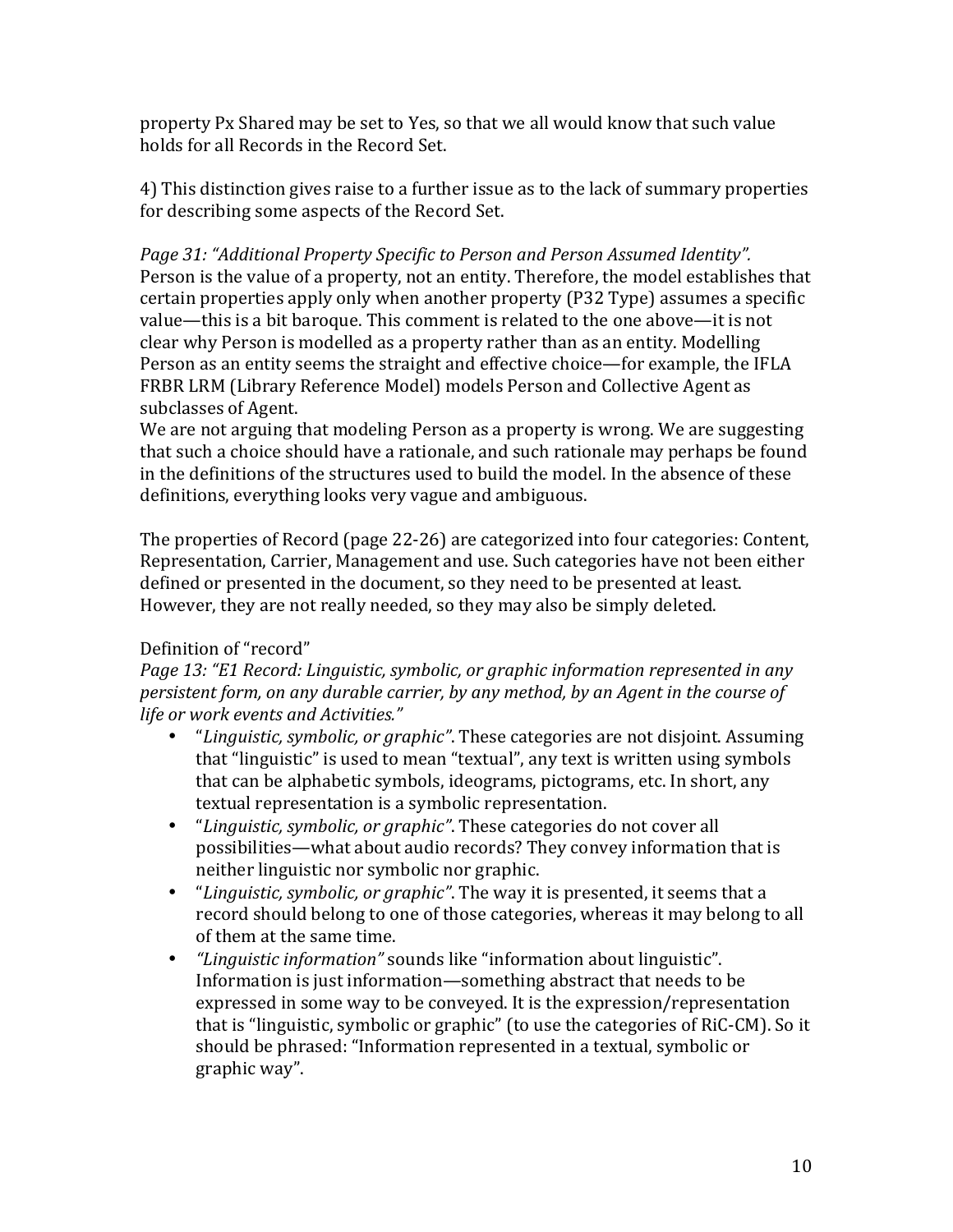- This definition does not clarify whether the information is the one on the carrier or the one meant to be conveyed. In other words, any digital file (be it a picture, a text, a sound or whatever) may always be considered symbolic information—rather, information represented in a symbolic way – because at the ground level it is a sequence of bits. However, we may also say that a GIF file is information represented in a graphic way, because further decoding of the file from the bit level produces an image. RiC-CM is a conceptual model, so it should address this issue and clarify explicitly what "representation" means.
- *"information represented in any persistent form, on any durable carrier"*. It is not clear what the difference between persistent form and durable carrier is. If such a difference exists, it should be explicitly stated. If it does not, either persistent form or durable carrier should be dropped.
- *"by any method"*. In general, definitions should be kept to the minimal level needed to identify the related thing/concept, since any redundant addiction simply generates noise. If we say that "books are things that can be read" we are defining a thing; if we say that "books are things that can be read by anyone" we are not adding anything—in the absence of further attributes/properties, we already assume that books can be read by anyone. As long as it is "a thing that can be read", that is a book according to the definition. Coming to RiC-CM, "by any method" does not add anything, rather, the user may ask what a method is. Since it is useless and generates useless noise, "by any method" should be dropped.
- "*in the course of life or work events and Activities*". Same as above: this is useless and generate useless noise. Also, the categories of life on one side, and work events and activities on the other side, are not disjoint, so the whole thing sounds inaccurate. More precisely:
	- if the Agent is an individual or a group of people, they obviously can act only "in the course of life" so the refinement is useless;
	- if the Agent is an organization, it acts "in the course of  $[...]$  work events and activities", so the refinement is useless;
	- if the Agent is a piece of software (delegate-agent), it acts "in the course of life or work events and activities", so the refinement is useless.

As a consequence of the above considerations, the definition of record would be something like: "*Information represented by an Agent [in some way], in a persistent form"*, which is actually the essence of the definition in RiC-CM. This leads to a final consideration: RiC-CM is a model for archival description. There is a huge amount of literature on foundational concepts like information, document, and record. The definition adopted by RiC-CM may well be a step further towards a broader and shared understanding of the concept of record. However, it is surprising that a conceptual model created by archivists does not consider at all this issue, and does not highlight this shift from a traditional definition towards a definition where the boundaries between information, document and records are blurred. Also, it should be noted that concepts and definitions may be refined indeed in order to make them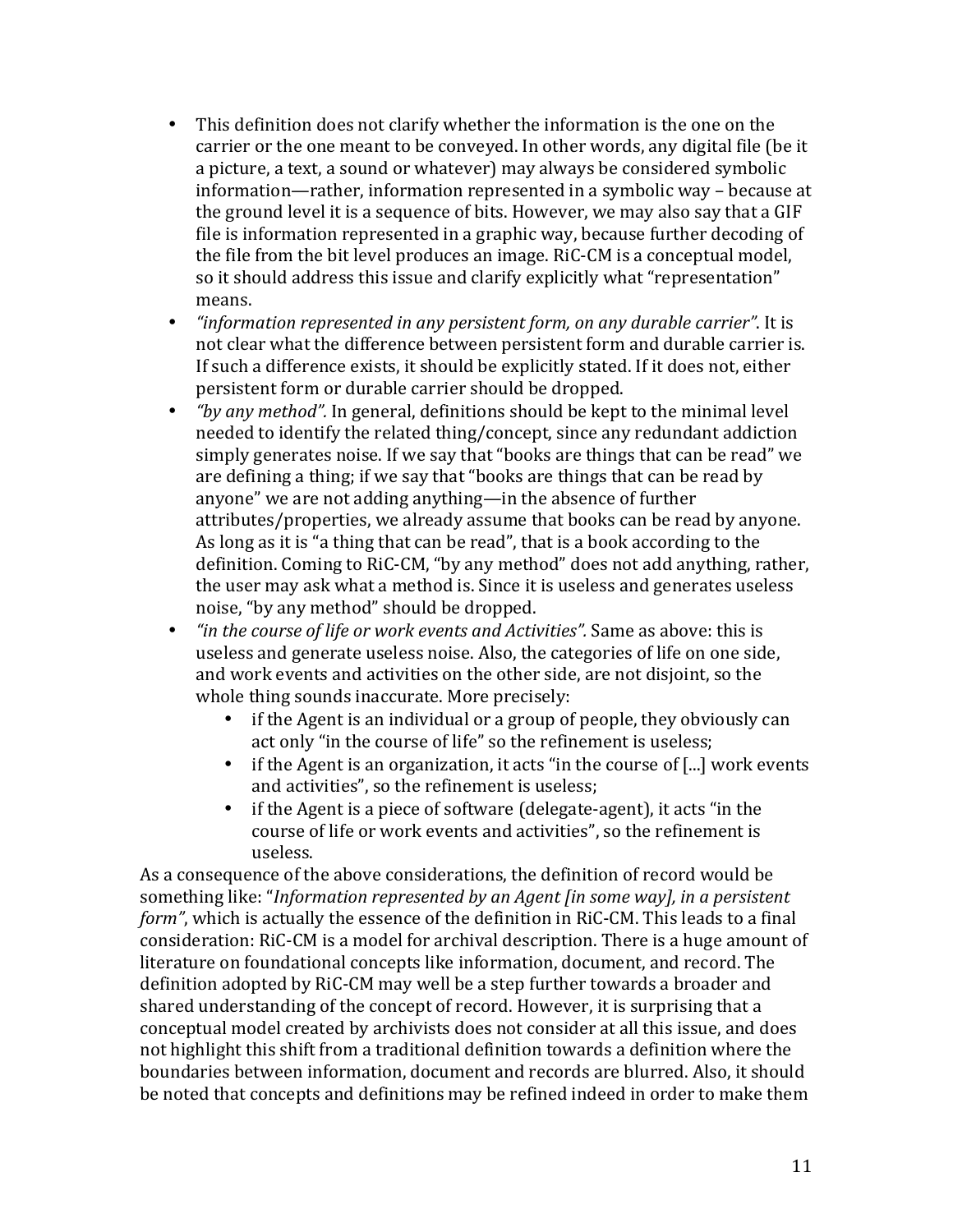applicable to a wide variety of contexts, but perhaps it is possible to build on the theoretical reflection of the past years and build on it, rather than subtracting more and more from the traditional definitions, to the point that they become nearly void.

# **5.2 Gender**

*Page 31: P36 Gender*

The presence of this property in RiC-CM, along with the values it can assume, is very surprising. In fact, while sex refers to a biological dimension, gender refers to a socio-relational dimension including but not limited to sex. It is not very clear how it is possible from a third party to identify the gender of someone else. However, this is not the major issue. The issue is that P36 Gender is a controlled term, and the values it can assume are "male", "female", and "unknown". As a matter of fact, there is something different from male and female, rather, there are nuances beyond male and female, and they have an identity that cannot be called unknown—it is simply "other" than "male" or "female". Archivists should be aware of the complexity lying behind the description of such a dimension, so it is a bit surprising to see the little care has been put in it, especially when compared to other models that are not supposed to have the depth of an archival model. For example, the FOAF (Friend-ofa-Friend) model uses the Gender property too, but 1) it is a testing property, 2) there are a lot of caveats, and 3) "the value is typically but not necessarily 'male' or 'female'. Values other than 'male' and 'female' may be used, but are not enumerated here." It may be worth looking at their long and nuanced description of Gender: (http://xmlns.com/foaf/spec/#term\_gender).

Page 29: "Properties Shared by All Member Records of a Record Set. Editor's note: The *following properties, which have the same definitions as those given for Record, may* be used when they are shared by all member Records of a Record Set:

- *P6 Content Type*
- *P10 Encoding Format*
- *P11 Language Information*
- *P12 Media Type*
- *P13 Production Technique*
- *P14 Medium*
- *P17 [sic] Conditions of Access*
- *P18 [sic] Conditions of Use*
- *P20 [sic] Record State."*

1) RiC-CM states that these properties "*may be used when they are shared by all member Records"*. However, it is not clear how to handle the case in which these properties are not shared by all members—in fact, there is no other property that can be used. For example, a file may be freely accessible except for one record. In this case, it is not possible to use the property P18 Conditions of access, since this property is not shared by all member records. Where to put then information on Conditions of access of the Record Set (i.e., the file)? The same for the language or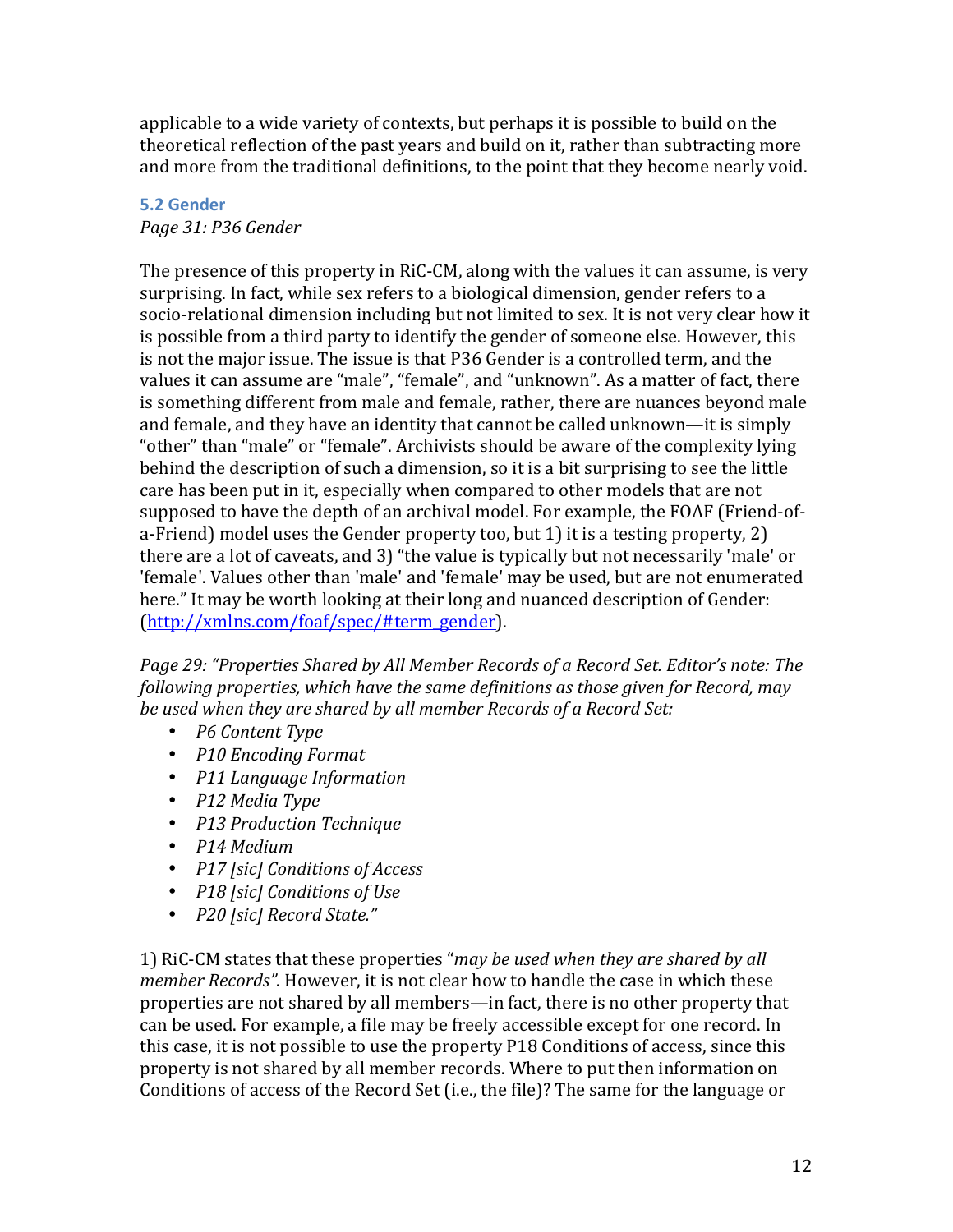media type, and all other so-called shared properties—where to put such information, when the values are not shared at the Record level?

2) Vice versa, P8 Quality of information e P16 Physical Characteristics are the only two properties of Record that cannot be used for Record Set. It is not clear why RiC-CM does not allow a Record Set to have all its Records with the same value of P8 or P16, so that P8 and P16 can be applied to the Record Set as whole.

3) In general, the issues highlighted here once again show that the distinction between summary and shared properties does seem more to raise issues than to solve them.

# *Page 21: "Properties of entities"*

It is not clear why some things have been identified as entities and some others as properties—for example, why is the name of an entity a property (P3 Name) rather than an entity itself, which seems a less functional solution? Global and local identifiers may be defined as entities and linked through some relation Rx Identifying, so to use only entities and relations, rather than introducing properties.

We have been told by some members of EGAD that what is defined as a property in the model may be serialized as a class, so the distinction between property and entity is not relevant. If confirmed, this raises a more general issue. RiC-CM does not provide any explanation of the concepts of entity, property and relation. For example, another relevant conceptual model in our domain, CIDOC CRM, devotes quite some space to explain – among others – the concepts of *class* (that is, *entity* in RiC-CM) and *property* (that is, *relation* in RiC-CM). En passant, it is interesting to note that such conceptual model does not make use of *properties* (in the RiC-CM sense).

# **5.3** Use of present versus past tense:

*Page 39: "Almost all relations are expressed in present tense, which permits* describing either permanent traits or current situations. However, **describing** archival context often requires quoting past situations and non-permanent *traits.* For example, 'J.F. Kennedy occupies position president of the United States of America' is not currently true; so this relation should be stated using the past tense: *'I.F.* Kennedy occupied position president of the United States of America'. Also, 'Record *is* held by Agent' refers to a Record in the current custody of an archives, while 'Record was held by Agent' means that the Record was held, only at a certain time, in the *custody of an Agent."*

This solution determines the need for reviewing descriptions continuously. For example, if a record is passed to a different agent, the statement "Record is held by X" must be changed to "Record is held by Y", and a new statement "Record was held by X" must be added. This is not only a bit baroque, but also useless, since there is